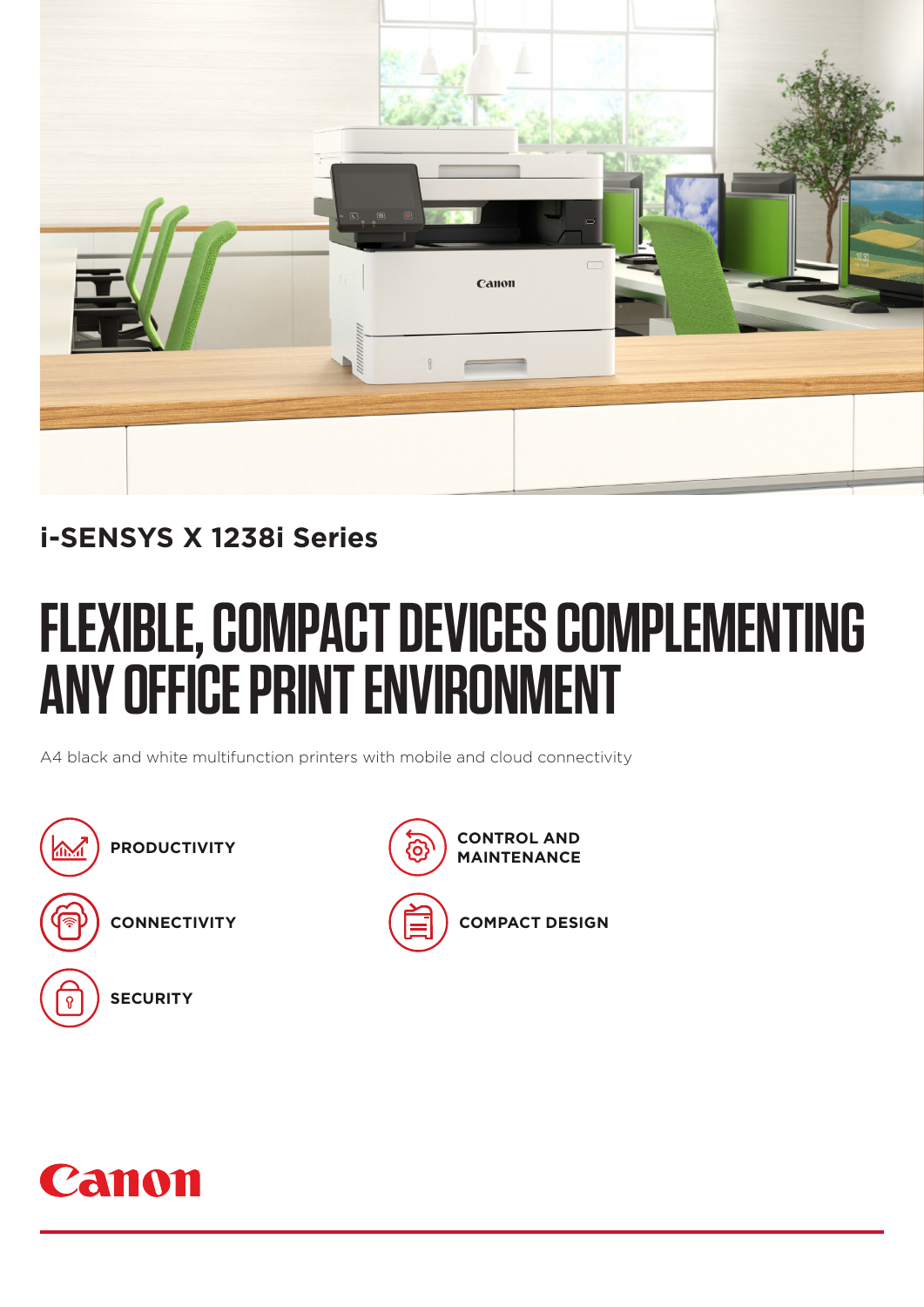### **i-SENSYS X 1238i Series**

#### **(ax) PRODUCTIVITY**

- Intuitive display with tablet like operability
- Application Library with customisable function
- Automatic double-sided printing
- Fast duplex scanning with One Pass scan

#### **SECURITY**

- Embedded User Authentication secures access to device
- Secure Print prevents unauthorised viewing of printed material
- Encrypted PDF protects you documents
- Verify System at Start-up enhances device integrity

#### **CONNECTIVITY**

- Print and scan from mobile devices wherever you are
- Mopria, Apple Air Print and Google Cloud Print compatible
- Connect to cloud through Canon's uniFLOW Online software



- Small footprint, ideal as a desktop configuration
- All-in-one cartridge with increased toner yield
- Optional cassettes for enhanced input capacity
	-

#### *S* CONTROL AND MAINTENANCE

- Cloud based output management for centralised control
- Flexible user management solutions
	- Remote access to device control functions
	- Toner status tool reduces downtime

- - Easy access to replace consumables

### **QUICK FACTS**

#### **i-SENSYS X 1238i**

- Print, Copy, Scan, and Send
- 5-inch/12.7cm TFT LCD touchscreen
- Print Speed: 38ppm (A4)
- Print resolution: up to 1,200 x 1,200 dpi
- Automatic double-sided printing
- Scan speed: up to 70ipm
- Network, Wi-Fi, USB and QR code connectivity
- Max paper input capacity: 900 sheets

#### **i-SENSYS X 1238iF**

- Print, Copy, Scan, Send and **Fax**
- 5-inch/12.7cm TFT LCD touchscreen
- Print Speed: 38ppm (A4)
- Print resolution: up to 1,200 x 1,200 dpi
- Automatic double-sided printing
- Scan speed: up to 70ipm
- Network, Wi-Fi, USB and QR code connectivity
- Max paper input capacity: 900 sheets

#### **SERVICES**



Perform routine office operations safely and with ease, utilising embedded software including uniFLOW Online Express and other available services offering complete device maintenance and support



#### **BESPOKE**

Choose a tailored service to suit your business needs by removing unnecessary print management burdens. Consult with Canon experts about your specific requirements to find a fitting Print Managed Services option

#### **ENHANCED**

Expand cloud capabilities with uniFLOW Online, Canon's all-in-one print management system

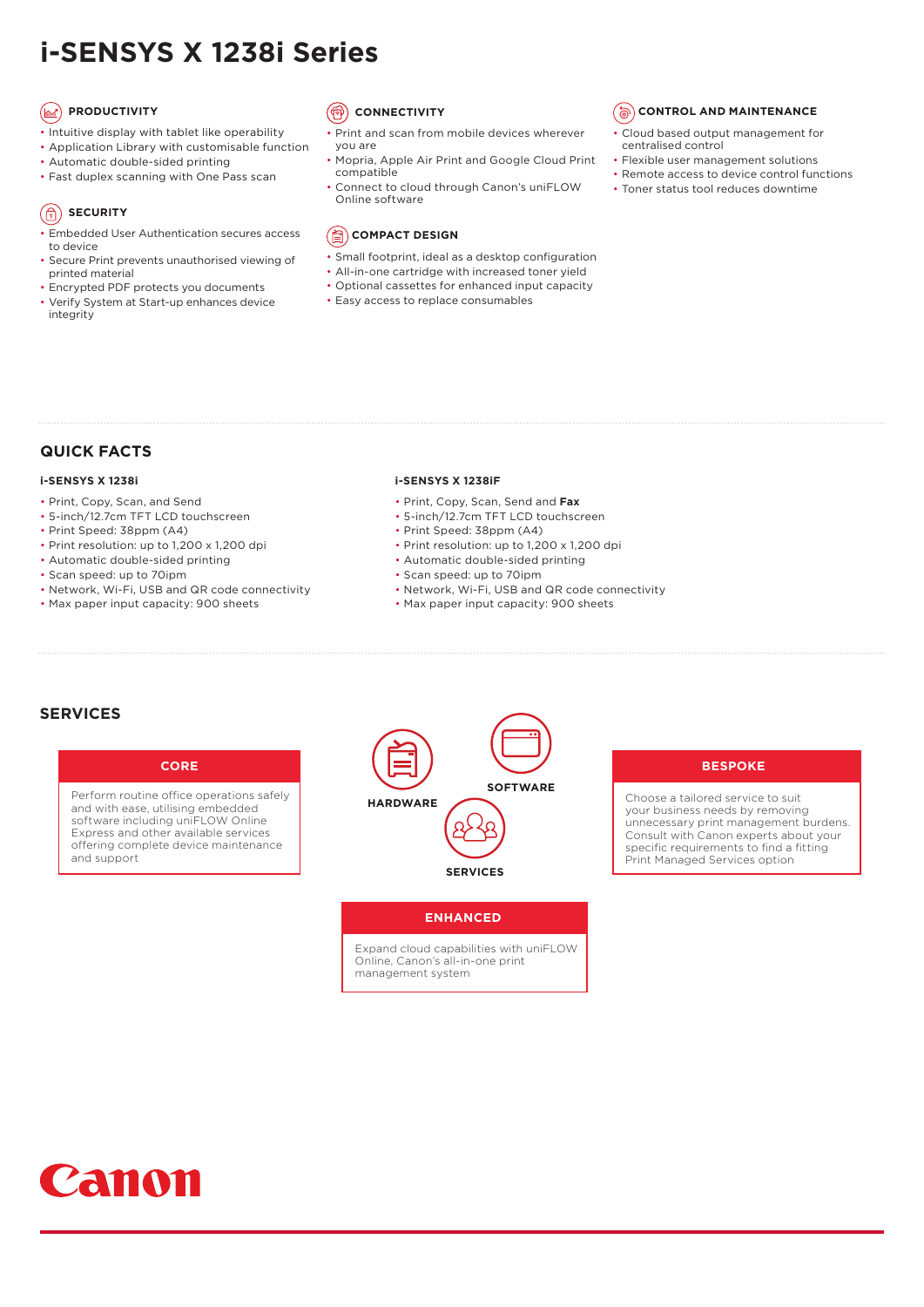#### **TECHNICAL SPECIFICATIONS**

### **i-SENSYS X 1238i Series**

| Machine type                   | Mono Laser All-In-One                                                                                                       | <b>Sequential broadcast</b>        | Max. 310 destinations                                                                                          |
|--------------------------------|-----------------------------------------------------------------------------------------------------------------------------|------------------------------------|----------------------------------------------------------------------------------------------------------------|
| Available functions            | i-SENSYS X 1238iF:Print, Copy, Scan and Fax                                                                                 | Memory backup                      | Permanent fax memory backup<br>(Backup with flash memory)                                                      |
|                                | i-SENSYS X 1238i:Print, Copy, Scan                                                                                          | Double sided faxing                | Yes (Transmit and Receive)                                                                                     |
| <b>PRINTER</b>                 |                                                                                                                             | Other features                     | Fax Forwarding, Dual Access, Remote Reception,                                                                 |
| Print speed                    | Single sided:<br>Up to 38 ppm (A4)                                                                                          |                                    | PC Fax (TX only) DRPD, ECM, Auto Redial, Fax<br>Activity Reports, Fax Activity Result Reports, Fax             |
|                                | Up to 63.1 ppm (A5-Landscape)                                                                                               |                                    | <b>Activity Management Reports</b>                                                                             |
|                                | Double sided: Up to 31.9 ipm (A4)                                                                                           | <b>MEDIA HANDLING</b>              |                                                                                                                |
| Printing method                | Monochrome laser beam printing                                                                                              | Scanner type                       | Platen, 2-sided ADF (single pass)                                                                              |
| Print resolution               | Up to 1200 x 1200                                                                                                           | Paper input (Standard)             | 250-sheet cassette                                                                                             |
| Warm-up time                   | Approx. 14 seconds or less from power on                                                                                    |                                    | 100-sheet multi-purpose tray<br>50-sheet ADF                                                                   |
| <b>First Print Out Time</b>    | Approx: 5.5 seconds or less                                                                                                 | Paper input (Option)               | 550-sheet cassette                                                                                             |
| Printer languages              | UFRII, PCL 5e <sup>1</sup> , PCL6, Adobe® PostScript3                                                                       | Paper output                       | 150-sheet                                                                                                      |
| Fonts                          | 93 PCL fonts<br>136 PostScript fonts                                                                                        | <b>Media types</b>                 | Plain paper, Recycled paper, Heavy Paper, Thin<br>paper, Label, Post card, Envelope                            |
| Print margins                  | 5 mm-top, bottom, left and right<br>10 mm-top, bottom, left and right (Envelope)                                            | Media sizes                        | Cassette (Standard and optional):<br>A4, A5, A5 (Landscape), A6, B5, Legal, Letter,                            |
| Toner saver mode               | Yes                                                                                                                         |                                    | Executive, Statement, OFFICIO, B-OFFICIO,                                                                      |
| Advanced printing<br>features  | <b>Secure Print</b><br>Print from USB memory key (JPEG/TIFF/PDF)<br>Barcode Print <sup>2</sup>                              |                                    | M-OFFICIO, GLTR, GLGL, Foolscap, 16K, Custom<br>sizes: Min. 105 x 148 mm Max. 216.0 x 355.6 mm.                |
|                                | Google Cloud Print Ready<br>iOS: AirPrint, Canon PRINT Business app                                                         |                                    | Multi-purpose tray:<br>A4, A5, A5 (Landscape), A6, B5, Legal, Letter,                                          |
|                                | Android; Mopria certified, Canon PRINT Business                                                                             |                                    | Executive, Statement, OFFICIO, B-OFFICIO,                                                                      |
|                                | app, Canon Print Service Plug-in                                                                                            |                                    | M-OFFICIO, GLTR, GLGL, Foolscap, 16K, Indexcard,<br>Envelope (COM10, Monarch, C5, DL), Custom sizes:           |
| COPIER                         |                                                                                                                             |                                    | Min 76.2 x 127 mm                                                                                              |
| Copy speed                     | Single sided (A4): Up to 38 ppm                                                                                             |                                    | Max. 216.0 x 355.6 mm.                                                                                         |
|                                | Double sided (A4): Up to 30.3 ipm                                                                                           |                                    | ADF:                                                                                                           |
| First Copy Output Time         | ADF (A4): Approx. 6.6 seconds or less                                                                                       |                                    | A4, A5, A6, B5, Legal, Letter, Statement, Custom<br>sizes: Min. 105 x 128 mm Max 215.9 x 355.6 mm              |
| (FCOT)                         | Platen (A4): Approx. 6.4 seconds or less<br>Up to 600 x 600 dpi                                                             | Media weights                      | Cassette (standard and optional): 60 to 120 g/m <sup>2</sup>                                                   |
| Copy resolution<br>Copy modes  | Text, Text/Photo (Default), Text/Photo (High                                                                                |                                    | Multi-purpose tray: 60 to 163 g/m <sup>2</sup>                                                                 |
|                                | Quality), Photo                                                                                                             | Double sided printing              | ADF: 50 to 105 $g/m^2$<br>A4, Legal, Letter, OFFICIO, B-OFFICIO, M-OFFICIO,                                    |
| Double sided copying           | 2-sided to 2-sided (Automatic)                                                                                              |                                    | GLGL, Foolscap                                                                                                 |
| Multiple copy                  | Up to 999 copies                                                                                                            |                                    | Custom size - Min. 210 x 279.4 mm<br>Max. 216.0 x 355.6 mm                                                     |
| <b>Reduction / Enlargement</b> | 25-400% in 1% increments                                                                                                    |                                    | 60 to 120 g/m <sup>2</sup>                                                                                     |
| Other features                 | Frame Erase, Collate, 2 on 1, 4 on 1, ID card copy                                                                          |                                    |                                                                                                                |
|                                |                                                                                                                             | <b>INTERFACE &amp; SOFTWARE</b>    |                                                                                                                |
| <b>SCANNER</b><br>Type         | Colour                                                                                                                      | Interface type                     | USB 2.0 Hi-Speed, 10BASE-T/100BASE-<br>TX/1000Base-T, Wireless 802.11b/g/n, Wireless                           |
| Scan resolution                | Optical: Up to 600 x 600 dpi                                                                                                |                                    | <b>Direct Connection</b>                                                                                       |
|                                | Enhanced: Up to 9600 x 9600 dpi                                                                                             | <b>Operating System</b>            | Windows® 10 / Windows® 8.1 / Windows® 7 / Server®                                                              |
| Scan speed                     | Single sided mono: 38ipm (300x600dpi)                                                                                       | compatibility                      | 2019 / Server® 2016 / Server® 2012R2 / Server® 2012<br>/ Server <sup>®</sup> 2008R2 / Server <sup>®</sup> 2008 |
|                                | Single sided colour: 13ipm (300x600dpi)<br>Double sided mono: 70ipm (300x600dpi)<br>Double sided colour: 26ipm (300x600dpi) |                                    | Mac OS X version 10.9.5 & up / Mac OS 10.15 & up<br>Linux <sup>6</sup>                                         |
| Colour scanning depth          | 24 bit/24 bit (input/output)                                                                                                | <b>Network Protocol</b>            | Print:                                                                                                         |
| Greyscales                     | 256 levels                                                                                                                  |                                    | LPD, RAW, Port9100, IPP, IPPS, WSD (IPv4, IPv6)<br>Scan:                                                       |
| Compatibility                  | TWAIN, WIA, ICA                                                                                                             |                                    | Email, SMB, WSD-Scan(IPv4, IPv6), FTP-Scan, iFAX                                                               |
| Max. scan width                | 216mm                                                                                                                       |                                    | <b>TCP/IP Application Services:</b><br>Bonjour(mDNS), HTTP, HTTPS, POP before SMTP                             |
| Scan to E-mail                 | TIFF/JPEG/PDF/Compact PDF/Searchable PDF/                                                                                   |                                    | (IPy4.IPy6)<br>DHCP, ARP+PING, Auto IP, WINS (IPv4)                                                            |
|                                | Encrypted PDF <sup>3</sup> /PDF (Digital signature) <sup>3</sup>                                                            |                                    | DHCPv6 (IPv6)                                                                                                  |
| Scan to PC                     | TIFF/JPEG/PDF/Compact PDF/Searchable PDF/<br>Encrypted PDF <sup>3</sup> /PDF (Digital signature) <sup>3</sup>               |                                    | Management:<br>SNMPv1, SNMPv3 (IPv4,IPv6)                                                                      |
| Scan to USB memory key         | TIFF/JPEG/PDF/Compact PDF/Searchable PDF/<br>Encrypted PDF <sup>3</sup> /PDF (Digital signature)                            |                                    | Security (wired):<br>IP/Mac address filtering, IEEE802.1X, SNMPv3, SSL                                         |
| Scan to FTP                    | TIFF/JPEG/PDF/Compact PDF/Searchable PDF/<br>Encrypted PDF <sup>3</sup> /PDF (Digital signature) <sup>3</sup>               |                                    | (HTTPS, IPPS)<br>Security (wireless):<br>WEP(64/128 bit), WPA-PSK(TKIP/AES),                                   |
| <b>Scan to Cloud</b>           | TIFF/JPEG/PDF/PNG <sup>4</sup>                                                                                              |                                    | WPA2-PSK(AES)                                                                                                  |
| iFAX                           | <b>ITU-T.37</b>                                                                                                             |                                    | Infrastructure Mode:<br>WEP(64/128 bit), WPA-PSK(TKIP/AES),<br>WPA2-PSK(TKIP/AES)                              |
| <b>FAX</b>                     | i-SENSYS X 1238iF only                                                                                                      |                                    | Access Point Mode:                                                                                             |
| Modem speed                    | 33.6 Kbps (Up to 3 seconds/page <sup>5</sup> )                                                                              |                                    | WPA2-PSK(AES)                                                                                                  |
| Receive mode                   | Fax only, Fax/Tel Auto Switch, Answer Mode,<br>Manual                                                                       | Software and printer<br>management | MF Scan Utility,<br>Remote User Interface (RUI),                                                               |
| <b>Fax resolution</b>          | Standard: 200 x 100 dpi                                                                                                     |                                    | Department ID Management,<br>Toner Status Tool,                                                                |
|                                | Fine: 200 x 200 dpi                                                                                                         |                                    | iW Enterprise Management Control: Server-based                                                                 |
|                                | Super fine: 200 x 400 dpi<br>Ultra fine: 400 x 400 dpi                                                                      |                                    | software for centralised management of a fleet of<br>devices                                                   |
| <b>FAX memory</b>              | Up to 512 pages <sup>5</sup>                                                                                                |                                    | eMaintenance: embedded RDS allows remote<br>eMaintenance services such as meter capture,                       |
| Speed dials                    | Up to 281 dials                                                                                                             |                                    | automatic consumables management and remote                                                                    |
| Group dials/destinations       | Max. 299 dials / Max. 299 destinations                                                                                      |                                    | diagnostics.<br>Universal Log-in Manager / uniFLOW online /                                                    |
|                                |                                                                                                                             |                                    | uniFLOW online Express / uniFLOW Compatibility<br><b>Application Library</b>                                   |